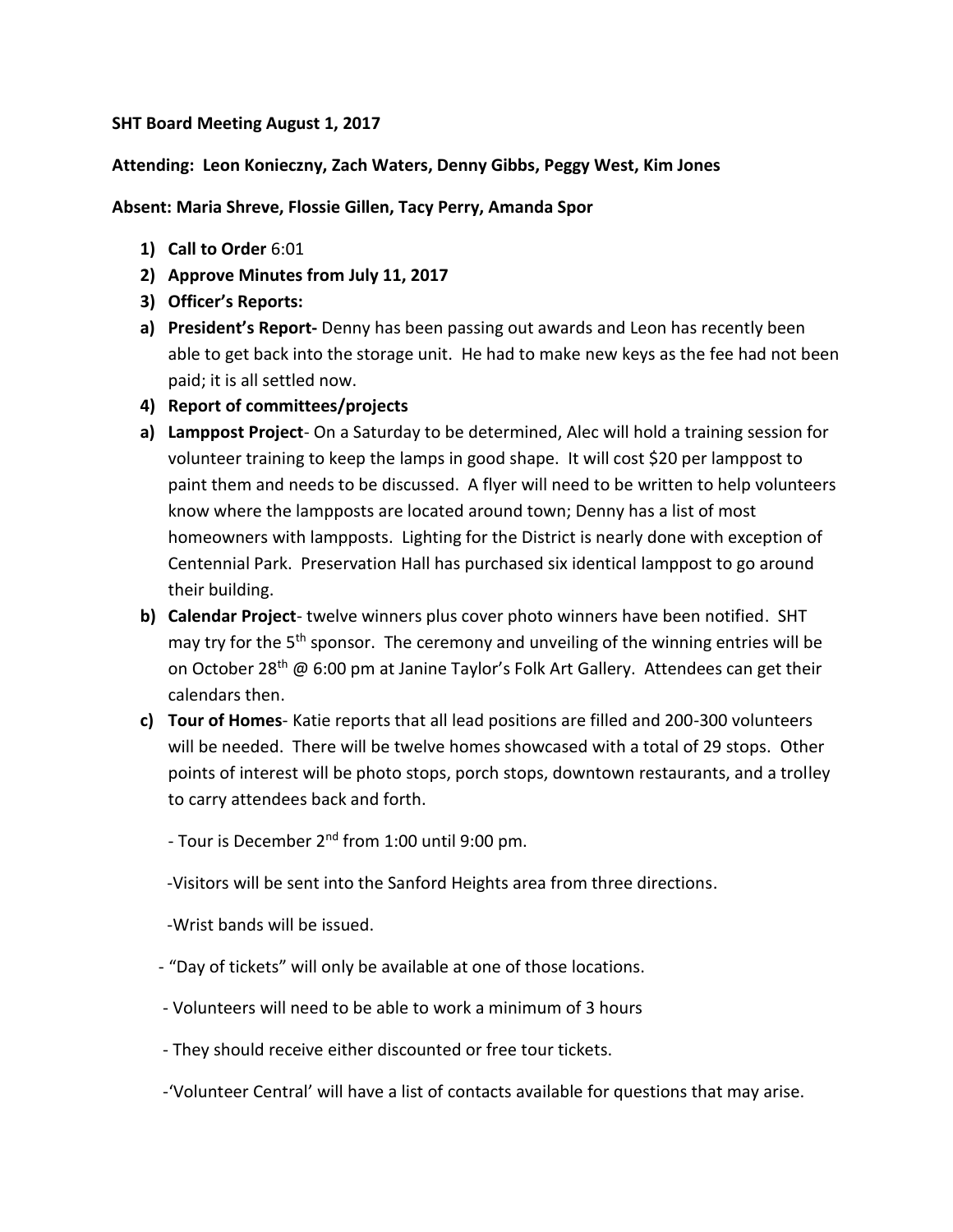-It is possible that Historic Society may partner.

- -Denny suggested them as docents as well as the Celery Soup story tellers.
- -Hopefully the length of the tour and it being spread out will help with waiting in line.
- -Discussion included donating some funds to Sanford Heights Project.
- -The wording on the flyer was changed to read 'Holiday Tour of Homes'.
- -Advertising the event will be via Facebook, Sanford 365, and posters.
- -The need for an app was discussed.
- -Other ways to advertise will be business cards and coasters.
- -Sponsorships for the brochure will have Platinum, Silver, and Bronze.
- -Order forms will specify size of ads.
- -A commercial map and a residential map will be available by November  $8<sup>th</sup>$ .
	- -A new Facebook event page needs to be created and needs to be permanent.
	- -Current phone number is Sara Miller's.
	- Katie will get a Google Voice number, giving SHT a number that will forward to Leon.
	- **d) Full Moon Harvest** Sunday, November 5th

-Event will provide a table and 8 chairs for \$120 donation. Participants will decorate and provide their own food.

- -This event should be a break even affair in which the funds will go through the SHT.
- The street will be blocked and there will be a signature drink.
- -Sanford Flower Shop will provide judges.
- -Daylight Savings Time will begin that day, so it will be dark.

## **5) Old Business**

- **a) Reimbursement -**for Christine Dalton has check.
- **b) Donation –**for Julia Brunson/St James AME church renovation and celebration fundhas check. Denny has set up a Go Fund Me account as well.
- **c) Board Governance Training** check sent.
- **6) New Business**